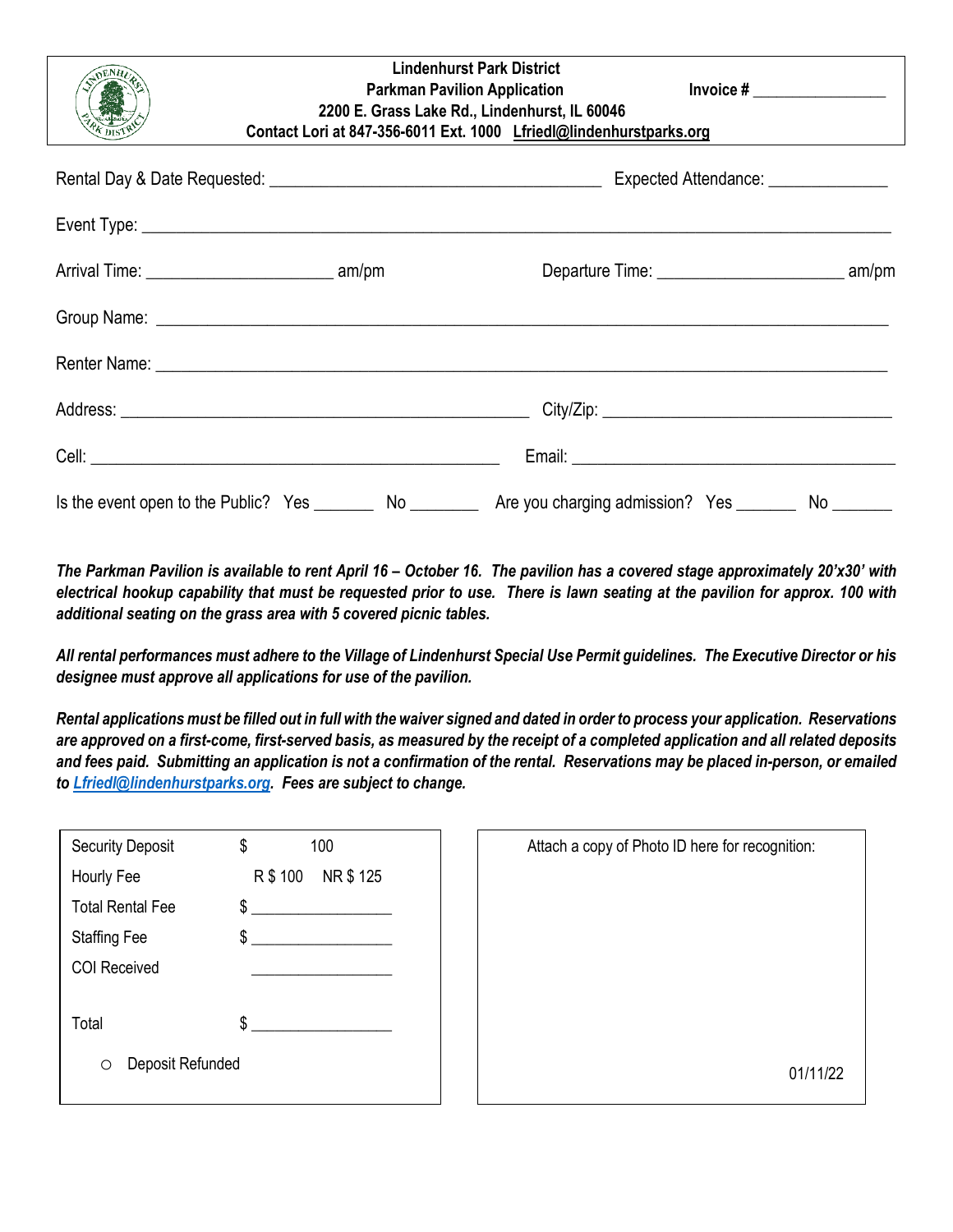## **RENTER RULES AND REGULATIONS**

**Alcohol**: No Alcoholic beverages shall be sold, given away, delivered or consumed on District property; except when authorized by the Park Board of Commissioners.

**Cancellations**: Must be communicated 14 days prior to the rental date for a full refund, less a \$10 service fee. Cancellations made less than 14 days prior to the rental date are eligible for a 50% refund along with a service fee of \$10. The renter assumes the risk of inclement weather when renting an outdoor facility. No refunds will be given for inclement weather. Rentals cancelled due to inclement weather may reschedule subject to availability and an administrative fee of \$10.00. Lindenhurst Park District reserves the right to cancel any rental due to unforeseen circumstances that would prevent the renter from safely utilizing or reaching the rental facility (i.e. flood, fire etc.). In the case of a cancellation by Lindenhurst Park District, the renter shall receive a full refund of all rental fees including deposit.

**Certificate of Insurance:** Tents, canopies, inflatables or any type of staked equipment brought in from a rental company or personally owned must be listed for pre-approval and may require a Certificate of Insurance with a one-million dollar general liability coverage policy listing the Lindenhurst Park District as additionally insured. The need for event insurance will be determined by the type of event or level of activity. Park District staff will determine the necessary insurance requirements for each rental. When insurance is required, a copy must be provided to the Park District two weeks prior to the event. If requesting to sell food, a permit from The Lake County Health Department is mandatory.

**Clean Up**: Lindenhurst Park District property and equipment must be cleaned after use, trash placed in proper receptacles and all decorations & tape removed by the renter following the event. Insufficient clean-up will affect the refund of the renter's deposit.

**Decorations**: Decorations may be affixed using blue painters tape, string or command hooks. No tacks, nails, hooks or any type of clear adhesive tape are permitted. Some items we do not permit: open flames; artificial confetti or loose glitter of any size, Silly String, or fake snow.

**Emergency Contact:** If there is an emergency during your rental, please contact District Staff at 224-701-5019.

**Hours:** Rentals are available on select dates from 10:00a until sunset. No items can be stored at or delivered to the facility before or after your contracted time on the approved application. All events must start and end per hours listed on the approved rental application to avoid an additional charge or loss of your deposit. All parks close at sunset.

**Music:** No amplified sound is permitted in the park that produces noise levels that interfere with or detract from the general enjoyment of the general public in the surrounding area. Park Staff can require volume to be lowered if deemed necessary.

**Parking/Drop Off**: Please utilize designated parking spaces for guests. Cars may not be driven or parked on grass. Special access will be granted for loading and unloading of equipment in designated areas.

**Payment:** All fees associated with the rental must be paid in full at the time of reservation. Payments can be made by cash, check, Visa, MasterCard or Discover. Checks should be made payable to Lindenhurst Park District. NSF checks or declined credit cards will result in an additional \$25 charge.

**Pets:** Pets are not permitted in Lindenhurst Park District parks.

**Renter**: A renter must be at least 21 years of age or older and in attendance for the duration of the event. The renter must declare on the application all activities which will take place on Park District property. The renter will assume full responsibility for the rental and is solely responsible for the actions of any member of their group.

**Restroom:** A portable restroom is located on-site.

**Security Deposit:** All renters must pay a \$100 refundable security deposit at the time of registration and is not include in the rental fees. The Park District reserves the right to raise the amount of the security deposit required depending on the size and scope of the event. The deposit will be refunded in full if the renter complies with all rules and regulations on the rental application. It is further agreed to reimburse Lindenhurst Park District in full for any costs for repair, replacement or cleaning of the premises or equipment which exceed the amount of the deposit. Upon approvals, refunds will be issued within 3-5 days.

**Staffing:** Depending on the needs of each individual rental, the Park District staff may require to be present during the rental. Additionally, security may be required as a safety consideration at the cost of the rental. The requirements for the Park District staff or additional security will be at the discretion of the Park District. Any additional costs including Park District staff expenses and security as a result of these requirements will be at the responsibility of the rental.

**Tickets/Fees:** The renter may not charge an admission, sell tickets or solicit donations on Park District property without the written consent of the Park District Director and Board of Commissioners. This includes selling any articles or accepting orders for articles. Gambling in any form is prohibited.

**Initial \_\_\_\_\_\_\_\_\_\_**